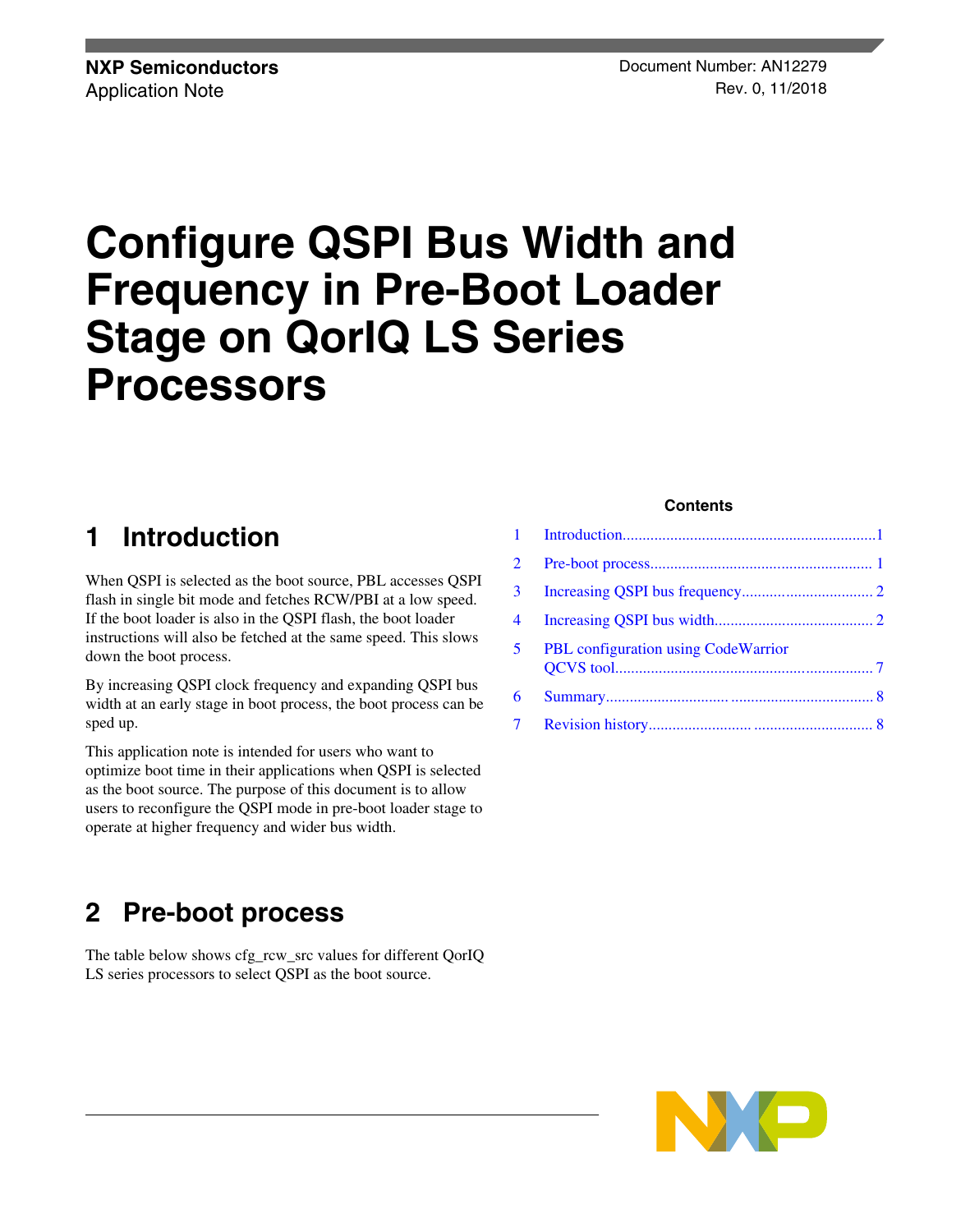<span id="page-1-0"></span>**Increasing QSPI bus frequency**

| <b>SoC</b> | cfg_rcw_src value (in binary) |
|------------|-------------------------------|
| LS1012A    |                               |
| LS1021A    | 0_0100_010x                   |
| LS1043A    |                               |
| LS1046A    |                               |

### **Table 1. cfg\_rcw\_src values for LS series processors**

# **3 Increasing QSPI bus frequency**

QSPI bus frequency can be increased by writing to SCFG\_QSPI\_CFG register in PBI. For example, in below PBI command, base frequency is divided by 32 to achieve higher QSPI bus frequency with SCFG\_QSPI\_CFG[CLK\_SEL] = 4'b0010:

#### 0957015C 40100000

QSPI bus frequency can be modified at any stage, but it must not exceed the maximum QSPI bus frequency mentioned in the SoC data sheet.

## **4 Increasing QSPI bus width**

QSPI bus width should be increased when QSPI bus is not in use. A small firmware can be used to change QSPI bus width. The firmware can be made to execute from OCRAM. The firmware can be loaded to OCRAM using PBI commands. SCFG\_SCRATCHRW1/2 registers can be written to make Core 0 execute the firmware in OCRAM. The firmware finally jumps to the actual boot loader residing in QSPI. All further instructions fetched from QSPI will be with increased bus width.

For increasing QSPI bus width, minimal firmware is required that can perform the following functions:

- Unlock OSPI LUTs so that they can be programmed
- Update QSPI LUTs to change QSPI mode
- Lock QSPI LUTs to protect them from writing
- Jump to U-Boot code on QSPI

The minimal firmware changes QSPI mode by configuring LUTs with the required QSPI mode commands and number of QSPI pads to be used. PBL programs OCRAM with minimal firmware for executing above functions.

QCVS tool of CodeWarrior for Armv8 is used for modifying PBL file. See *[QCVS PBL Tool User Guide](https://www.nxp.com/docs/en/user-guide/QCVS_PBL_User_Guide.pdf)* to know how to work with the PBL configuration tool.

### **4.1 Unlock LUTs**

Perform the following steps to unlock QSPI LUTs:

- 1. Program QuadSPI\_LUTKEY at 0x1550300 as 0x5AF05AF0.
- 2. Set QuadSPI\_LCKCR[UNLOCK] at 0x1550304.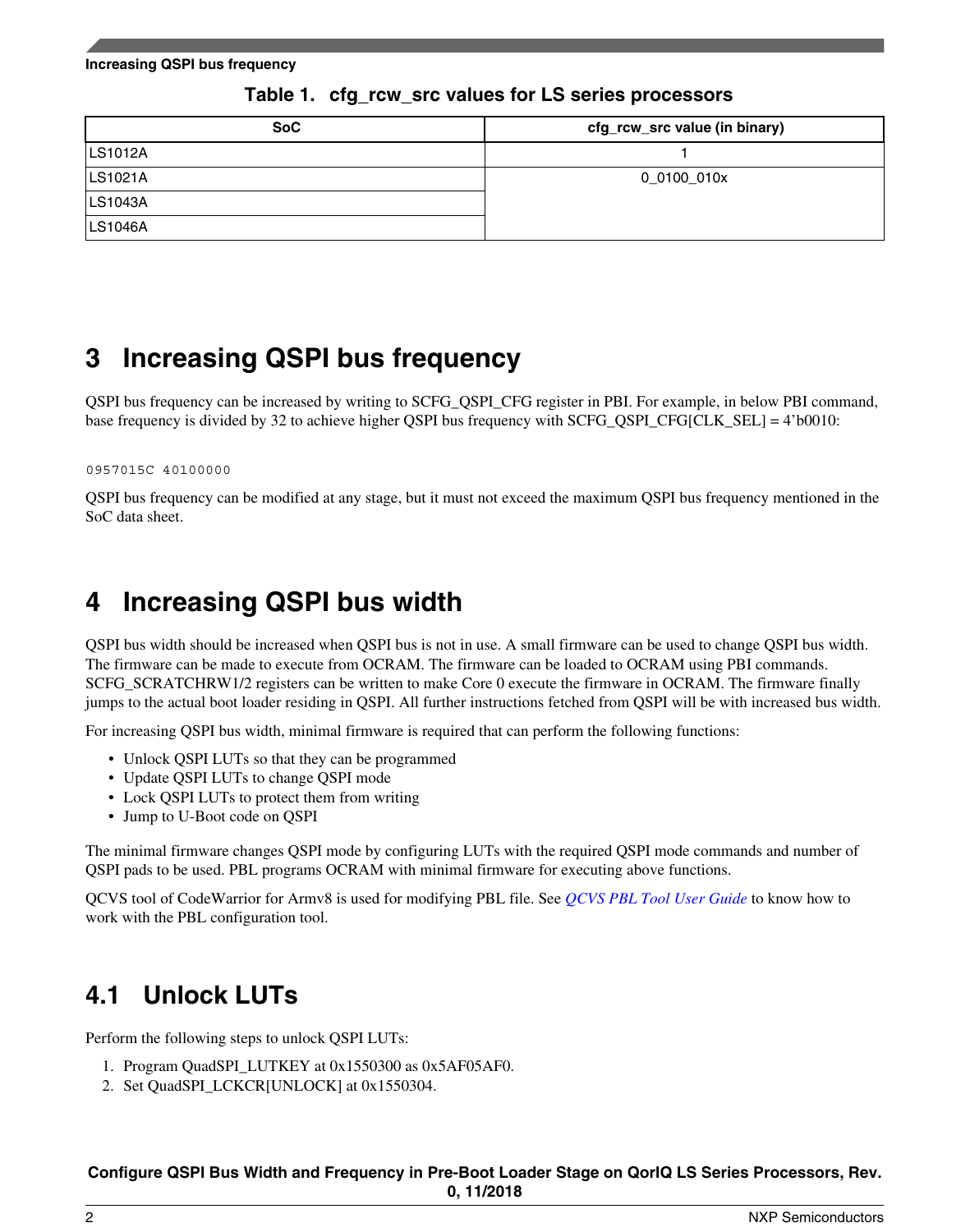# **4.2 Update LUTs for Dual-Bit mode**

Perform the following steps to update QSPI LUTs for Dual-Bit mode:

1. Update LUT0 at 0x1550310 – 0x091804bb.

|               |  | $\epsilon$<br><u>_</u> | C<br>ບ | 4 | -<br>∽<br>ັ | ⌒<br>6 | - | $\circ$<br>o | a | 10 | . .    | 12 | 10<br>10 | 14 | 15 |
|---------------|--|------------------------|--------|---|-------------|--------|---|--------------|---|----|--------|----|----------|----|----|
| <b>INSTR1</b> |  |                        |        |   | PAD1        |        |   |              |   |    | OPRND1 |    |          |    |    |
| ◡             |  |                        |        |   |             |        |   | ◡            |   |    |        |    |          | ◡  |    |

| 16            | $\rightarrow$<br>. . | 18 | 19 | 20 | $\sim$<br>∠ | 22               | 23 | 24 | 25 | 26 | $\sim$<br>ا ے | 28 | 29 | 30 | $\sim$<br>ا ب |
|---------------|----------------------|----|----|----|-------------|------------------|----|----|----|----|---------------|----|----|----|---------------|
| <b>INSTRO</b> |                      |    |    |    |             | PAD <sub>0</sub> |    |    |    |    | OPRND0        |    |    |    |               |
|               |                      |    |    |    |             |                  |    |    |    |    |               |    |    |    |               |

| <b>Field</b>     | <b>Description</b> | Value                   |
|------------------|--------------------|-------------------------|
| INSTR1           | <b>ADDR</b>        | 0b000010                |
| PAD <sub>1</sub> | Two pads           | 0b01                    |
| OPRND1           | 24 address bits    | 0b00011000              |
| INSTR0           | <b>CMD</b>         | 0b000001                |
| PAD <sub>0</sub> | One pad            | 0b00                    |
| OPRND0           | Dual I/O read      | 0b10111011 <sup>1</sup> |

1. This vaue is meant for S25FS128S Cypress QSPI flash. For any other flash device, see data sheet of the flash device.

2. Update LUT1 at 0x1550314 – 0x1d080d0c.

|               |  | C<br><u>_</u> | C<br>ບ | д                | -<br>∽<br>u | ⌒<br><br>o | 8      | a      | 10 | - -<br>. . | 12 | $\overline{a}$<br>ن ا | 14  | . .<br>15 |
|---------------|--|---------------|--------|------------------|-------------|------------|--------|--------|----|------------|----|-----------------------|-----|-----------|
| <b>INSTR1</b> |  |               |        | PAD <sub>1</sub> |             |            |        | OPRND1 |    |            |    |                       |     |           |
|               |  |               |        |                  |             | U          | -<br>L |        |    | ∽<br>∼     |    |                       | . . |           |

| 16            | -<br>. . | 18 | 19 | 20 | $\sim$<br>21 | 22               | 23 | 24 | 25 | 26 | 27     | 28 | 29 | 30  | -21<br>ا ت |
|---------------|----------|----|----|----|--------------|------------------|----|----|----|----|--------|----|----|-----|------------|
| <b>INSTRO</b> |          |    |    |    |              | PAD <sub>0</sub> |    |    |    |    | OPRND0 |    |    |     |            |
|               |          |    |    |    |              |                  |    |    |    |    |        |    |    | . . |            |

| <b>Field</b> | <b>Description</b>     | <b>Value</b>      |
|--------------|------------------------|-------------------|
| IINSTR1      | <b>READ</b>            | 0b000111          |
| PAD1         | Two pads               | 0 <sub>b</sub> 01 |
| OPRND1       | 8 bytes read data size | 0b00001000        |

*Table continues on the next page...*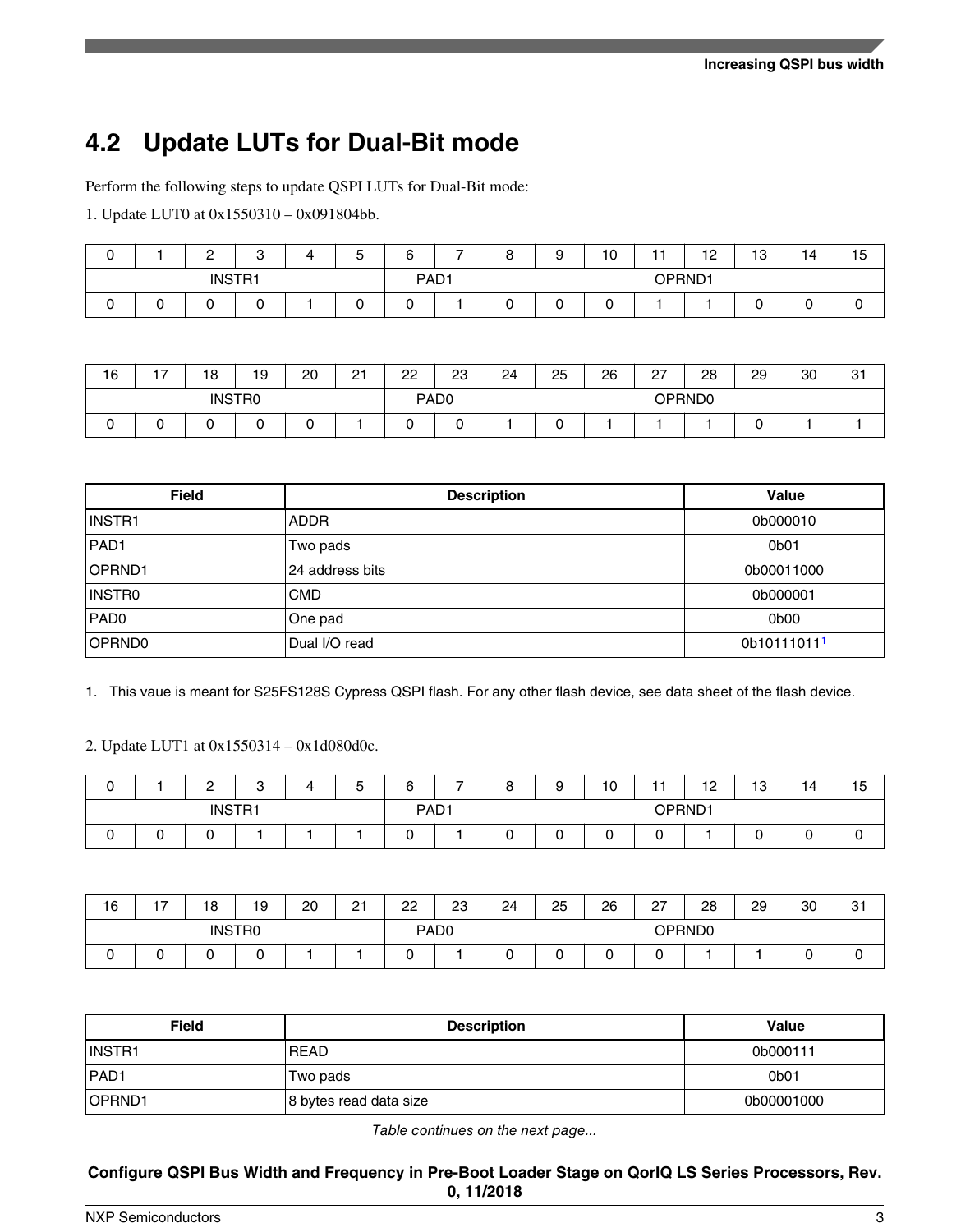#### **Increasing QSPI bus width**

| <b>Field</b>     | <b>Description</b>                 | Value            |
|------------------|------------------------------------|------------------|
| INSTRO           | <b>DUMMY</b>                       | 0b000011         |
| PAD <sub>0</sub> | Two pads                           | 0 <sub>b01</sub> |
| OPRND0           | 12 dummy clock cycles <sup>1</sup> | 0b00001100       |

1. The number of dummy clock cycles is determined by the latency code in the configuration register (CR2V[3:0]) of QSPI flash. See data sheet of the flash device for more details.

3. Update LUT2 at 0x1550318 – 0x00002400.

|               |        | ◠<br>- | ⌒<br>ບ | Δ      | -<br>∽<br>ັ      | ⌒<br>. .<br>o | - | $\circ$<br>O | a<br>s | 10     | - -    | 12<br>$\sim$ | $\overline{10}$<br>10 | $\rightarrow$<br>14 | 15 |
|---------------|--------|--------|--------|--------|------------------|---------------|---|--------------|--------|--------|--------|--------------|-----------------------|---------------------|----|
| <b>INSTR1</b> |        |        |        |        | PAD <sub>1</sub> |               |   |              |        | OPRND1 |        |              |                       |                     |    |
|               | ∽<br>ີ |        |        | -<br>ີ | ∽<br>⊾           |               | ີ | ∽<br>u       | ◡      | ີ      | -<br>u |              |                       | ີ                   |    |

| 16            | $\overline{\phantom{a}}$<br>'' | 18 | 19 | 20 | $^{\circ}$<br>$\epsilon$ | 22               | 23 | 24 | 25 | 26 | 27     | 28 | 29 | 30 | 0 <sub>1</sub><br>ا ت |
|---------------|--------------------------------|----|----|----|--------------------------|------------------|----|----|----|----|--------|----|----|----|-----------------------|
| <b>INSTRO</b> |                                |    |    |    |                          | PAD <sub>0</sub> |    |    |    |    | OPRND0 |    |    |    |                       |
|               | ັ                              |    |    | ີ  |                          |                  |    | ີ  | ∼  |    | ີ      |    |    |    |                       |

| <b>Field</b>     | <b>Description</b>                                  | Value                         |
|------------------|-----------------------------------------------------|-------------------------------|
| INSTR1           |                                                     | 0b000000                      |
| PAD <sub>1</sub> |                                                     | 0 <sub>b</sub> 0 <sub>0</sub> |
| OPRND1           |                                                     | 0b00000000                    |
| INSTR0           | JUMP ON CS                                          | 0b001001                      |
| PAD <sub>0</sub> | One pad                                             | 0 <sub>b</sub> 0 <sub>0</sub> |
| OPRND0           | Jumps to instruction number 0 when CS is deasserted | 0b00000000                    |

# **4.3 Update LUTs for Quad-Bit mode**

Perform the following steps to update QSPI LUTs for Quad-Bit mode:

1. Update LUT0 at 0x1550310 – 0x0a1804eb.

| $\overline{\phantom{0}}$<br>O | <u>_</u>      | $\sqrt{2}$<br>ັບ | -<br>ັ | ี<br>ັ           | - | ∽<br>O | ∽<br>У | 10 | - -<br>. . | 12<br>$\sim$ | $\overline{a}$<br>ن ا | - 4<br>14 | -<br>15 |
|-------------------------------|---------------|------------------|--------|------------------|---|--------|--------|----|------------|--------------|-----------------------|-----------|---------|
|                               | <b>INSTR1</b> |                  |        | PAD <sub>1</sub> |   |        |        |    | OPRND1     |              |                       |           |         |
| ⌒<br>υ                        |               | ີ                |        |                  |   | ∽      |        | ີ  |            |              | ີ                     | ີ         |         |

| 16 | $\rightarrow$<br>' ' | 18 | 19            | 20 | 21 | 22 | 23               | 24 | 25 | 26 | רמ<br>$\epsilon$ | 28     | 29 | 30 | 01<br>ا ت |
|----|----------------------|----|---------------|----|----|----|------------------|----|----|----|------------------|--------|----|----|-----------|
|    |                      |    | <b>INSTRO</b> |    |    |    | PAD <sub>0</sub> |    |    |    |                  | OPRND0 |    |    |           |
|    | ີ                    |    |               |    |    |    | ີ                |    |    |    |                  |        |    |    |           |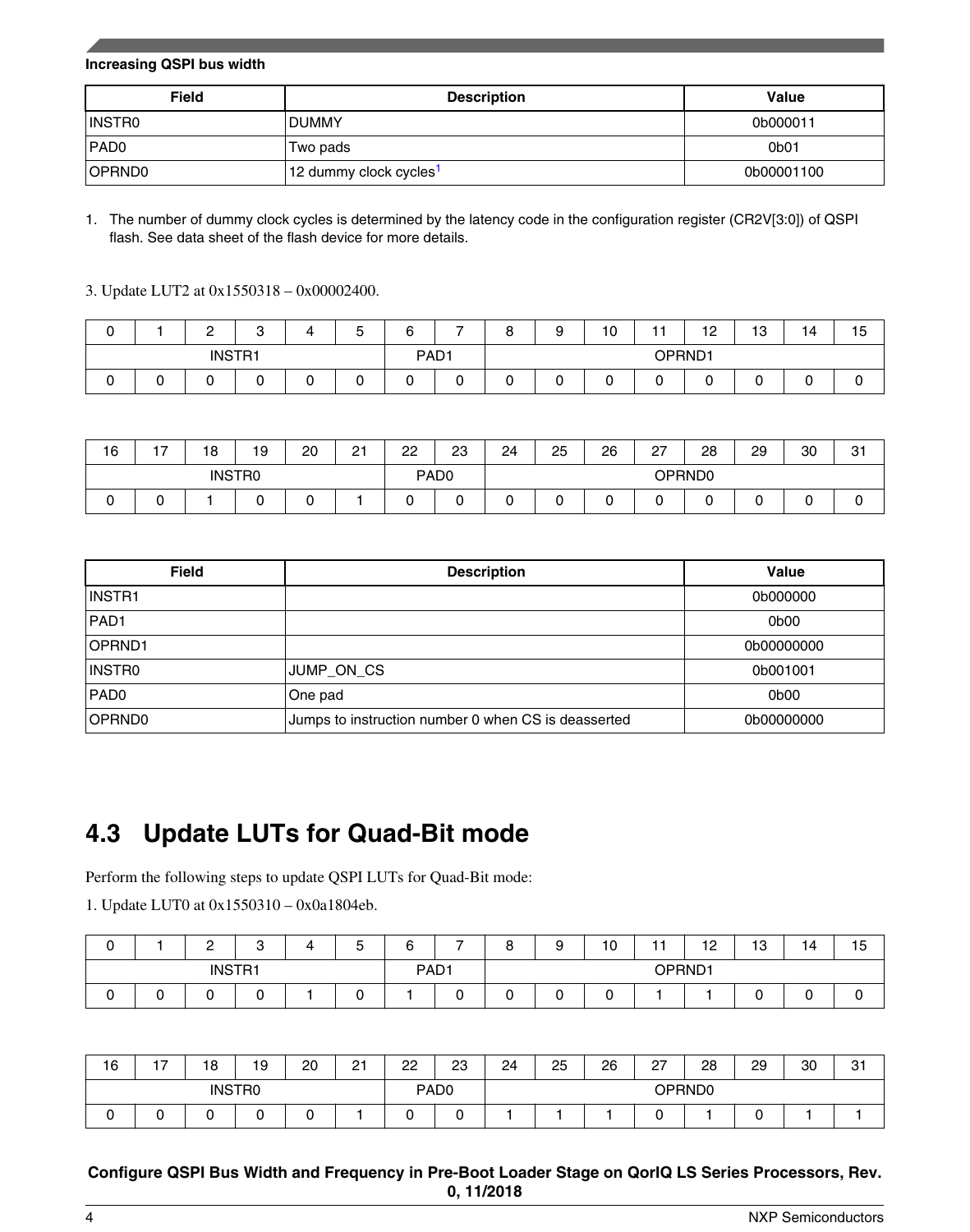#### **Increasing QSPI bus width**

| <b>Field</b>     | <b>Description</b> | Value                   |
|------------------|--------------------|-------------------------|
| INSTR1           | <b>ADDR</b>        | 0b000010                |
| <b>PAD1</b>      | Four pads          | 0b10                    |
| OPRND1           | 24 address bits    | 0b00011000              |
| INSTRO           | <b>CMD</b>         | 0b000001                |
| PAD <sub>0</sub> | One pad            | 0b00                    |
| OPRND0           | Quad I/O read      | 0b11101011 <sup>1</sup> |

1. This vaue is meant for S25FS128S Cypress QSPI flash. For any other flash device, see data sheet of the flash device.

2. Update LUT1 at 0x1550314 – 0x1e080e0a.

| ◠<br>ັ | C<br><u>.</u> | ◠<br>ບ | -<br>∽<br>J | ⌒<br><br>o       | - | $\circ$<br>o | a | 10 | - -<br>. . | 12<br>$\overline{\phantom{a}}$ | $\overline{10}$<br>10 | 14 | 15 |
|--------|---------------|--------|-------------|------------------|---|--------------|---|----|------------|--------------------------------|-----------------------|----|----|
|        | <b>INSTR1</b> |        |             | PAD <sub>1</sub> |   |              |   |    |            | OPRND1                         |                       |    |    |
| U      |               |        |             |                  |   | -<br>⊾       |   |    | ∽          |                                |                       |    |    |

| 16     | $\overline{ }$ | 18 | 19            | 20 | 21 | 22 | 23               | 24 | 25 | 26 | $\sim$<br>ا ے | 28     | 29 | 30 | 21<br>ا ت |
|--------|----------------|----|---------------|----|----|----|------------------|----|----|----|---------------|--------|----|----|-----------|
|        |                |    | <b>INSTRO</b> |    |    |    | PAD <sub>0</sub> |    |    |    |               | OPRND0 |    |    |           |
| ⌒<br>ັ |                |    | ∽             |    |    |    |                  |    |    | ◡  | ∽             |        |    |    |           |

| <b>Field</b>     | <b>Description</b>                 | Value            |
|------------------|------------------------------------|------------------|
| INSTR1           | <b>READ</b>                        | 0b000111         |
| PAD <sub>1</sub> | Four pads                          | 0 <sub>b10</sub> |
| OPRND1           | 8 bytes read data size             | 0b00001000       |
| INSTR0           | <b>DUMMY</b>                       | 0b000011         |
| PAD <sub>0</sub> | Four pads                          | 0 <sub>b10</sub> |
| OPRND0           | 12 dummy clock cycles <sup>1</sup> | 0b00001010       |

1. The number of dummy clock cycles is determined by the latency code in the configuration register (CR2V[3:0]) of QSPI flash. See data sheet of the flash device for more details.

3. Update LUT2 at 0x1550318 – 0x00002400.

| ັ | C<br><u>_</u> | ◠<br>ັ                            |   | -<br>∽<br>u | $\sim$<br> | - | $\Omega$<br>o | a | 10 | - -    | 12<br>$\sim$ | $\overline{a}$<br>10 | . .<br>14 | 15 |
|---|---------------|-----------------------------------|---|-------------|------------|---|---------------|---|----|--------|--------------|----------------------|-----------|----|
|   |               | <b>INSTR1</b><br>PAD <sub>1</sub> |   |             |            |   |               |   |    | OPRND1 |              |                      |           |    |
| ັ |               | ⊾                                 | ີ | u           |            | ີ | u             |   |    | ∽<br>∼ |              |                      | . .       |    |

| 16 | . – | 10<br>о       | 19 | 20 | n-<br><u>.</u> | nn<br><u>_ _</u> | nn<br>∠<br>_ | 24 | 25<br>__ | 26 | $\sim$<br>$\epsilon$ | 28<br>__ | 29 | 30 | $\sim$<br>ັບເ |
|----|-----|---------------|----|----|----------------|------------------|--------------|----|----------|----|----------------------|----------|----|----|---------------|
|    |     | <b>INSTRO</b> |    |    |                | PAD <sub>0</sub> |              |    |          |    |                      | OPRND0   |    |    |               |

*Table continues on the next page...*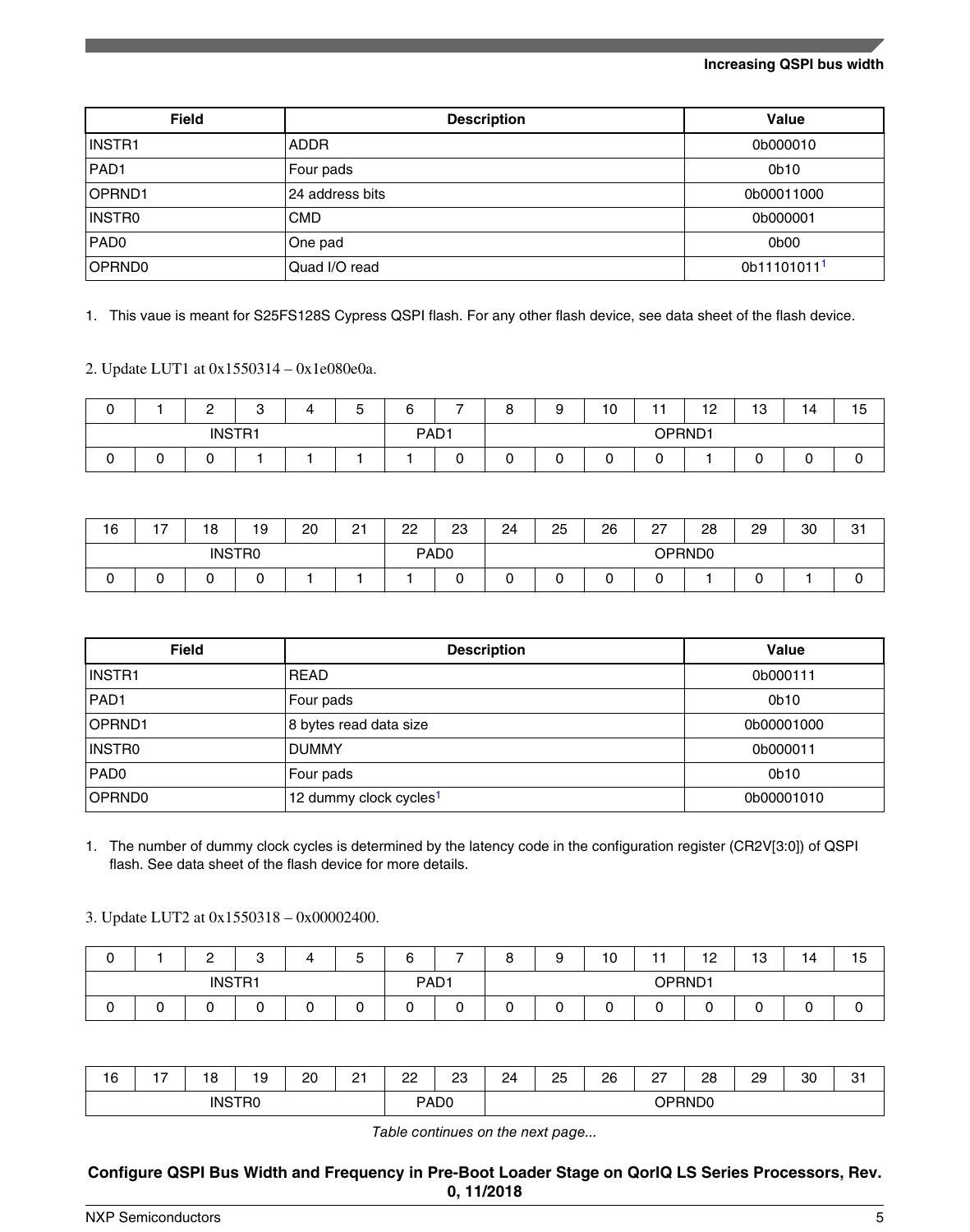| <b>Increasing QSPI bus width</b> |  |          |             |  |          |          |          |          |          |          |          |  |  |  |
|----------------------------------|--|----------|-------------|--|----------|----------|----------|----------|----------|----------|----------|--|--|--|
|                                  |  | $\Omega$ | $\mathbf 0$ |  | $\Omega$ | $\Omega$ | $\Omega$ | $\Omega$ | $\Omega$ | $\Omega$ | $\Omega$ |  |  |  |

| <b>Field</b>     | <b>Description</b>                                  | Value      |
|------------------|-----------------------------------------------------|------------|
| INSTR1           |                                                     | 0b000000   |
| PAD <sub>1</sub> |                                                     | 0b00       |
| OPRND1           |                                                     | 0b00000000 |
| INSTRO           | JUMP ON CS                                          | 0b001001   |
| PAD <sub>0</sub> | One pad                                             | 0b00       |
| OPRND0           | Jumps to instruction number 0 when CS is deasserted | 0b00000000 |

### **4.4 Lock LUTs**

Perform the following steps to lock QSPI LUTs:

- 1. Program QuadSPI\_LUTKEY at 0x1550300 as 0x5AF05AF0.
- 2. Set QuadSPI\_LCKCR[LOCK] at 0x1550304.

### **4.5 Jump to boot loader**

Jump to 0x40100000 address of QSPI where actual boot loader resides.

### **4.6 Assembly code for Dual-Bit mode**

Below is the assembly code to increase QSPI bus width by switching QSPI to Dual-Bit mode:

```
//Unlock LUTs
ldr x2,=0x1550300
ldr w3,=0xf05af05a
str w3,[x2]
ldr x2,=0x1550304
ldr w3,=0x02000000
str w3,[x2]
//Update LUT0
ldr x2,=0x1550310
ldr w3,=0xbb041809
str w3,[x2]
//Update LUT1
ldr x2,=0x1550314
ldr w3,=0x0c0d081d
str w3,[x2]
//Update LUT2
ldr x2,=0x1550318
ldr w3,=0x00240000
str w3,[x2]
//Lock LUTs
ldr x2,=0x1550304
ldr w3,=0x01000000
```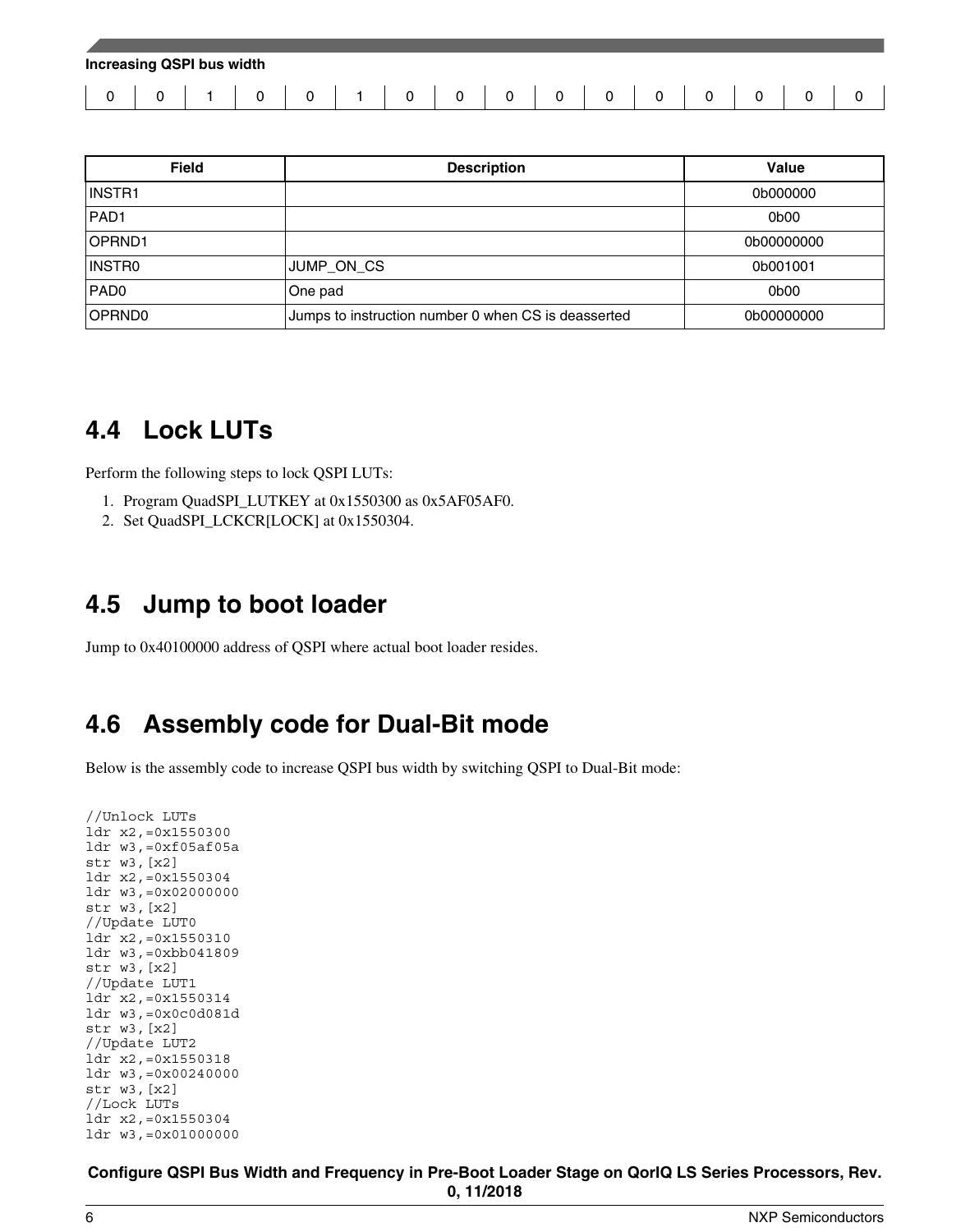<span id="page-6-0"></span>str w3,[x2] //Jump to U-Boot of QSPI mov x30,#0x40100000 br x30

### **4.7 Assembly code for Quad-Bit mode**

Below is the assembly code to increase QSPI bus width by switching QSPI to Quad-Bit mode:

```
//Unlock LUTs
ldr x2,=0x1550300
ldr w3,=0xf05af05a
str w3,[x2]
ldr x2,=0x1550304
ldr w3,=0x02000000
str w3,[x2]
//Update LUT0
ldr x2,=0x1550310
ldr w3,=0xeb04180a
str w3,[x2]
//Update LUT1
ldr x2,=0x1550314
ldr w3,=0x0a0e081e
str w3,[x2]
//Update LUT2
ldr x2,=0x1550318
ldr w3,=0x00240000
str w3,[x2]
//Lock LUTs
ldr x2,=0x1550304
ldr w3,=0x01000000
str w3,[x2]
//Jump to U-Boot of QSPI 
mov x30,#0x40100000
br x30
```
### **4.8 Generate binary file of SPL code**

The SPL code is in assembly language. Follow below steps to create binary file of SPL code in Ubuntu:

1. Make object (.o) file from assembly (.S) file:

```
aarch64-linux-gnu-gcc -c <assembly_filename.S> 
2. Make binary (.bin) file from object (.o) file:
```

```
aarch64-linux-gnu-objcopy -O binary <object_filename.o> 
<binary_filename.bin>
```
### **5 PBL configuration using CodeWarrior QCVS tool**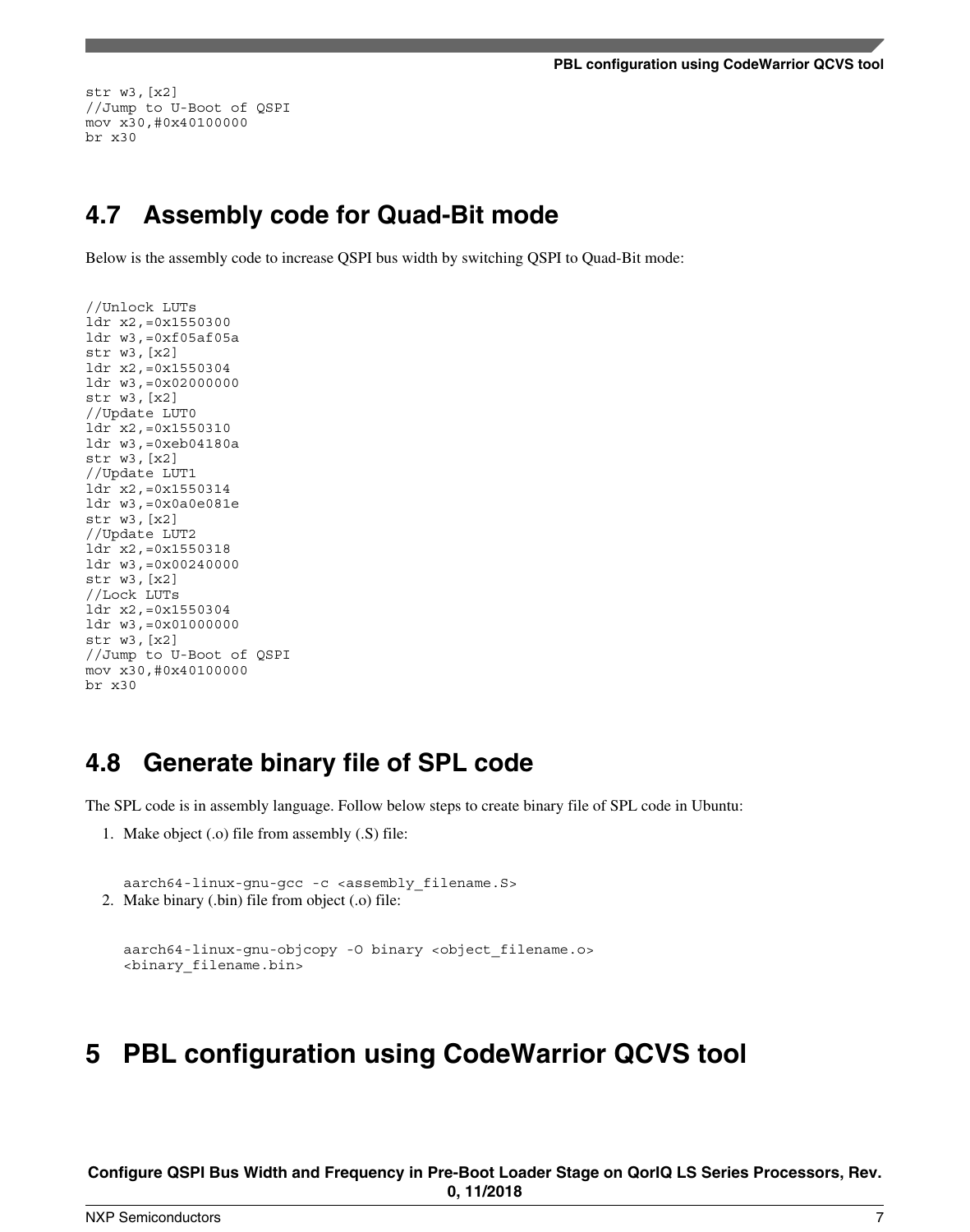#### <span id="page-7-0"></span>**Summary**

It is recommended to use CodeWarrior QCVS tool to generate the PBI image. See *[QCVS PBL Tool User Guide](https://www.nxp.com/docs/en/user-guide/QCVS_PBL_User_Guide.pdf)* to know how to work with the PBL configuration tool, for example, how to create a new QorIQ configuration project, how to configure the PBL component, and how to perform basic operations using the PBL configuration tool, such as generating RCW+PBI binary file.

Following changes are required in PBI commands using QCVS tool:

1. Write 0x10000000 (the location of OCRAM) on the SCFG\_SCRATCHRW2 register (at 0x1570604) and 0x00000000 on the SCFG\_SCRATCHRW1 register (at 0x1570600), using the following PBI commands:

09570600 00000000 09570604 00000000

2. Program OCRAM with minimal firmware using the following PBI commands:

09570158 00001000 81000000 <64 bytes binary data> 81000040 <64 bytes binary data> …

#### **NOTE**

Zeros must be added at the end of binary file of minimal firmware to make the file size a multiple of 128 bytes.

# **6 Summary**

The QSPI bus frequency can be increased by writing to a register in PBI. For increasing QSPI bus width, example given in this document can be used to load a firmware on OCRAM. The firmware changes LUTs accordingly and jumps to the existing boot loader code in QSPI flash. Increasing frequency and bus width can help optimize boot time when QSPI flash is the boot source.

# **7 Revision history**

The table below summarizes revisions to this document.

### **Table 2. Revision history**

| <b>Revision</b> | <b>Date</b> | <b>Topic cross-reference</b> | <b>Change description</b> |
|-----------------|-------------|------------------------------|---------------------------|
| 'Rev.           | 1/2018      |                              | Initial public release    |